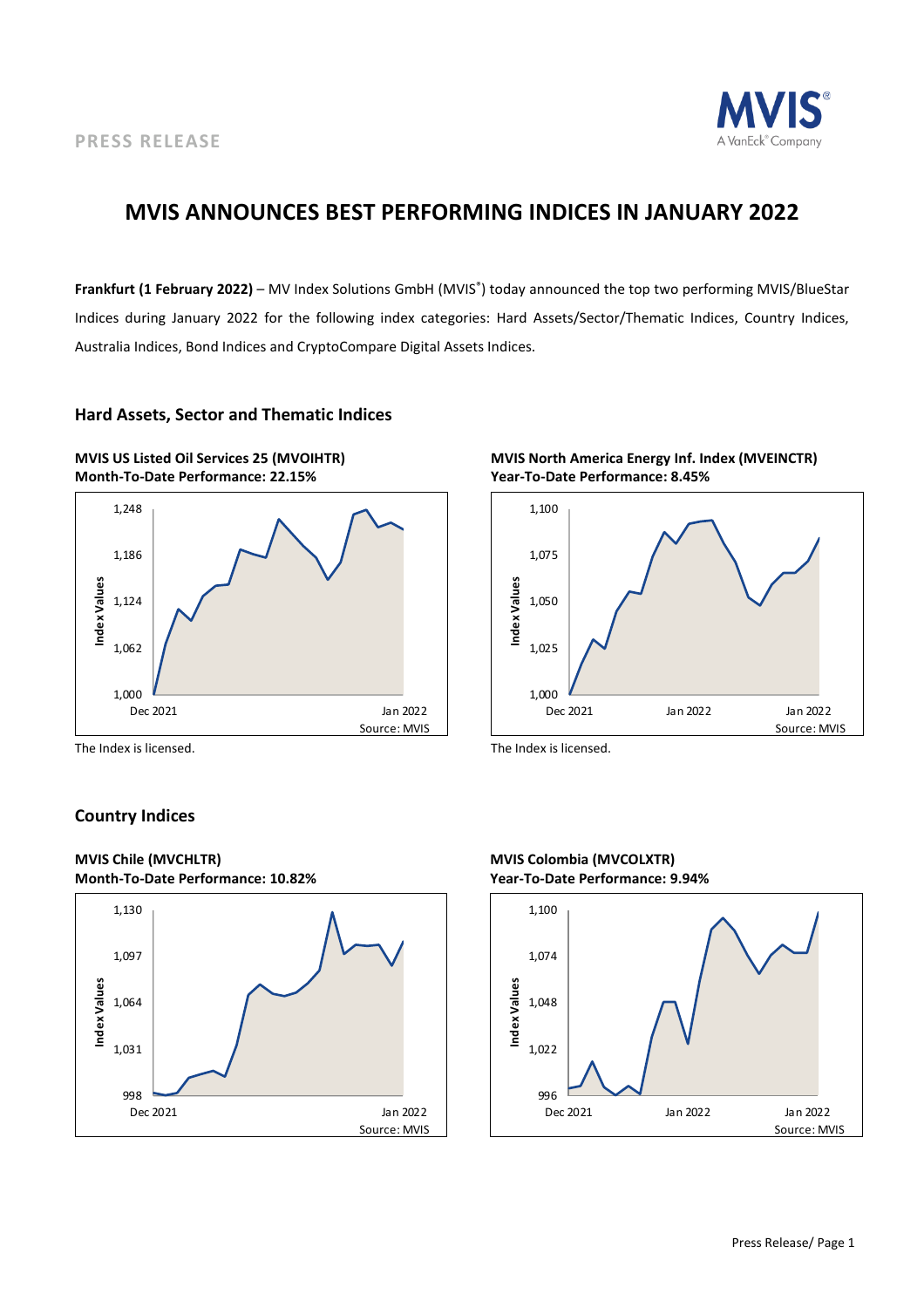

## **PRESS RELEASE**

## **Australia Indices**

## **MVIS Australia Resources (AUD) (MVMVRTR) MVIS Australia (AUD) (MVAUSTR) Month-To-Date Performance: 0.51% Year-To-Date Performance: -5.74%**



The Index is licensed.

## **Bond Indices**

**MVIS US Investment Grade Floating Rate (MVFLTR) BlueStar Israel Government USD Bond (BIGUBND) Month-To-Date Performance: 0.09% Year-To-Date Performance: -1.53%**



The Index is licensed. The Index is licensed.